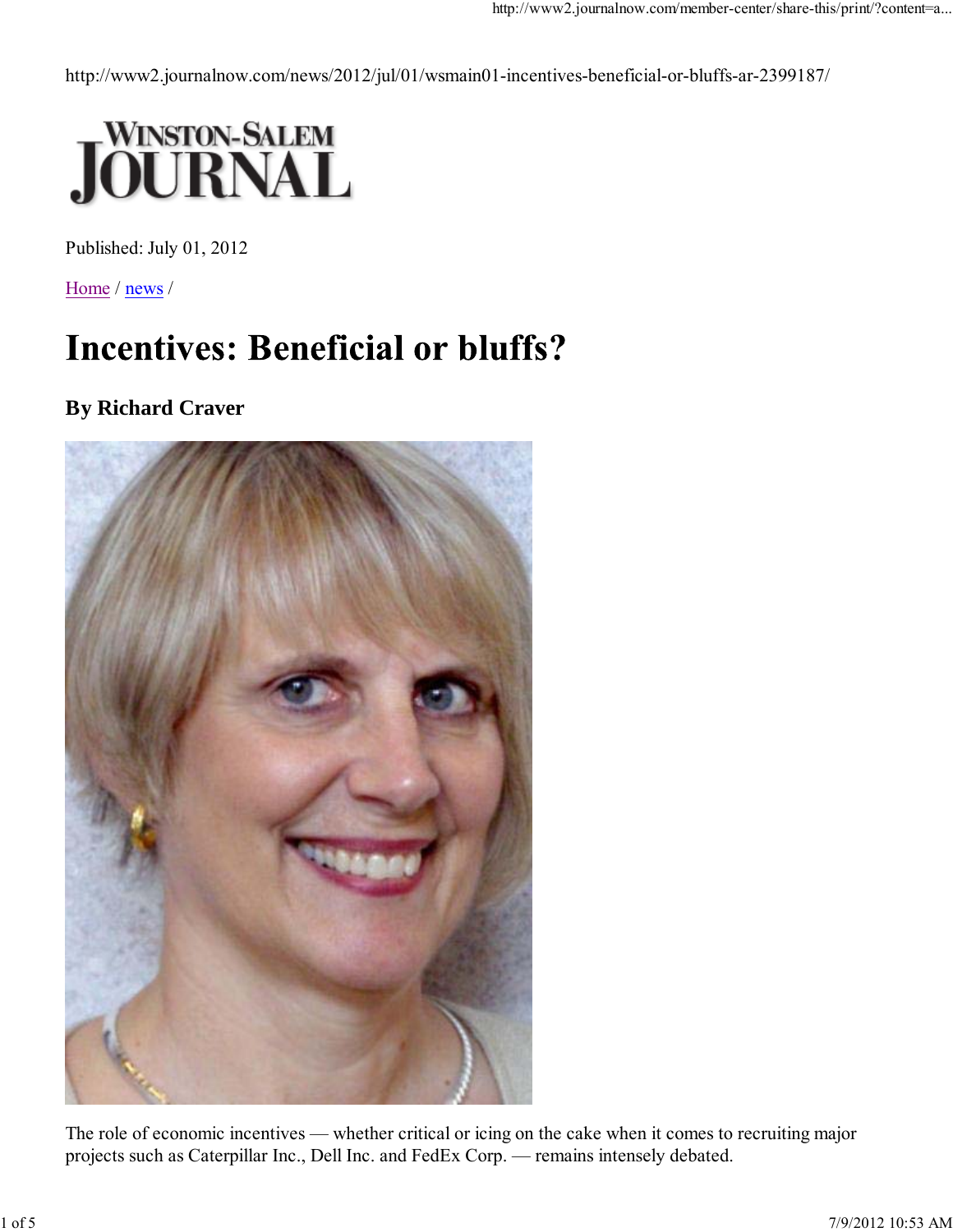However, when it comes to local businesses in expansion mode, advocates say incentives offer a clear win-win scenario.

The company gets six- to seven-figure local and state tax credits for staying in town.

The community, in return, gets a boost to its workforce and property tax base, and likely retains tens to hundreds of jobs.

"More than 80 percent of the jobs that have been created in the past decade or so have come from new business startups or existing business expansions," said Gayle Anderson, president and chief executive of the Winston-Salem Chamber of Commerce.

"We're fortunate that we have major existing employers with the opportunity to expand, but they are being sought after by many locations, so we need to be able to compete to keep them here."

Critics, however, say local and state economic and elected officials are losing at a game of bluff — thus committing to millions of dollars in unnecessary tax credits — by providing incentives to companies that would have expanded locally anyway.

According to critics, the bluff essentially is "give us our incentive requests, or we'll find greener pastures elsewhere." To qualify for state incentives, companies must prove they have out-of-state expansion options.

"I understand the whole 'everybody else is doing it' argument, but that doesn't mean they have to go along with every request," said Jeanette Doran, a senior staff attorney for the N.C. Institute for Constitutional Law.

"It's gotten to the point of having an entitlement tone to it. It means local communities are being held hostage, and governments are providing tax credits to companies while they are struggling to pay for essential community services."

Incentives for expanding local businesses have been such a successful economic recipe that Triad companies have had a nearly perfect record on their requests before city councils and county commissioners.

In fact, the last time an incentive request by an existing business was rejected came in May 2005, when the Forsyth County Board of Commissioners voted 4-3 against a \$105,000 package for Tengion Inc. Tengion's carrot was a \$9 million research and development facility and 30 new jobs.

It also is the only time Forsyth commissioners have denied a request in the incentive era that began in 1990.

The four Forsyth commissioners who voted against the Tengion incentives said they didn't think giving taxpayer money would have made a difference in the company expanding here or going somewhere else.

They were proven right when Tengion chose to stay in the city, though it received \$105,000 in incentives from the Winston-Salem City Council, and Winston-Salem Business Inc. stepped in with another \$105,000.

The latest local incentive deal involves Pepsi Bottling Ventures LLC, which was approved unanimously in June for a combined \$1.73 million in local incentives for an expansion in Winston-Salem that would add 198 jobs, retain 307 jobs and represent an \$82 million capital investment.

Pepsi Bottling officials have not said when they would make a decision, although they have said they are considering other sites in the Triad.

### **Getting an edge**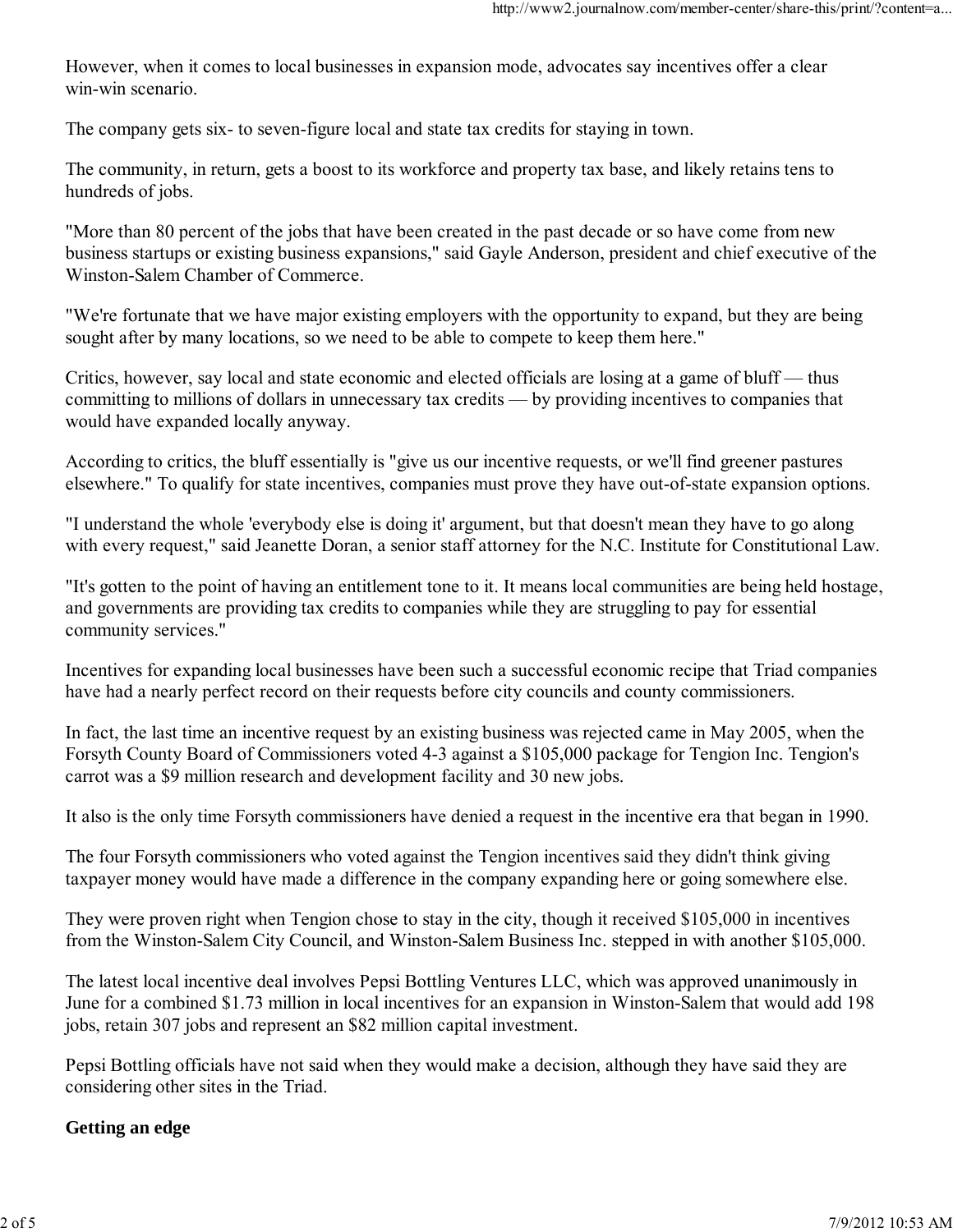Triad incentive recipients just in the past 18 months include Avgol America Inc., Dynamic Machining x Manufacturing LLC, Gates Corp., Honda Aircraft Co., Ingersoll Rand, Inmar Inc., Lydall Inc., NS Aviation LLC, Ralph Lauren Co., Solstas Lab Partners and Thomasville Furniture Industries Inc.

Those companies have been made eligible for a combined \$5.52 million in city incentives, \$4.32 million in county incentives and \$9.1 million in state incentives.

In return, they've pledged to create 2,349 jobs and spend \$377.5 million on capital investments, with much of both commitments spread over three to five years.

Robert Leak Jr., president of Winston-Salem Business Inc., defended the incentive offers by saying, "Competition for jobs and tax base has increased dramatically in the past three years as communities, regions and states work to balance budgets and replace lost revenues."

David Mounts, chief executive of Inmar, said in April the company needed two extra months to negotiate and win assurances from the state for incentives of up to \$4.17 million from the Job Development Investment Grant over 10 years and up to \$237,000 from the One North Carolina Fund.

Gov. Bev Perdue said the state stepped up its incentive commitment because Inmar represents "the model, the template, the prototype" for supporting a knowledge-based economy. Mayor Allen Joines said Mounts told Perdue "the local and state incentives gave us an edge over taking Atlanta's offer."

What makes local incentive offers hard sells for critics is that some projects hardly have a public whiff of outside competition.

Economic officials always insist there is competition, but they also are reluctant to identify them. "Companies have to evaluate all options, and in every case we've worked, they have seriously considered other locations," Anderson said.

Officials say the main reason for such a high approval rate for incentives is that requests rarely reach the public-hearing stage without being vetted first in closed session.

"If officials don't get a good feeling about the request, staff won't bring it forward," said Dan Besse, a Winston-Salem city councilman. "That way, a company doesn't get embarrassed by a 'no' vote."

That said, Besse said he has "a real concern to the extent that incentive packages have become a routine part of every business expansion plan."

"I understand it would be almost economic malfeasance for a company not to ask. But we can't indefinitely keep doing this — giving property tax breaks — without shifting more of the property tax burden to homeowners and other businesses."

Besse's fine lines on approving an incentive request: The expansion provides a net gain to the property tax base, and it passes the "but-for" test. That means a company must clearly show it has viable out-of-state options and would expand there but for local incentives.

"If it doesn't, I'm unlikely to vote for it," Besse said.

Joines said he doesn't believe all incentive packages are "done deals" once they reach the public-hearing step. "There's always an opportunity for the public to bring forth a concern or an issue that could cast the request into doubt," Joines said.

### **Making a difference**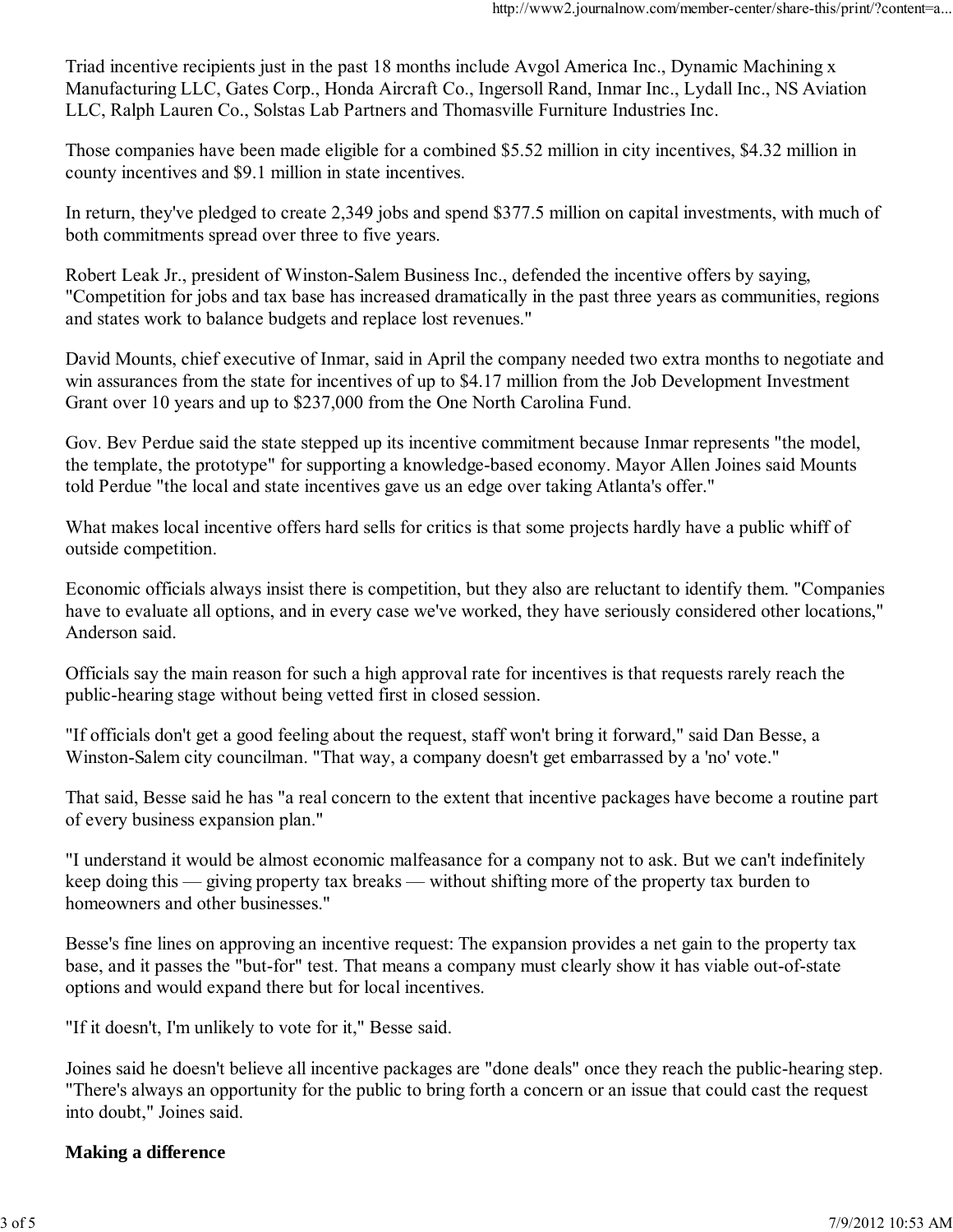The last time a company was approved for local incentives and decided to move anyway was in October 2002, when Pilot Therapeutics Holdings Inc. took a \$17 million package from South Carolina to move from Winston-Salem to Charleston, S.C. By comparison, North Carolina and the Golden Leaf Foundation offered up to \$4 million in cash grants and tax breaks, while local officials offered \$200,000 in cash grants. Private investors also were willing to add another \$2.25 million to the package.

The loss of Pilot was hard symbolically and economically, considering it was an early biotechnology tenant at Piedmont Triad Research Park.

Pilot pledged to build a \$2 million headquarters and research and development building and an \$8 million production and manufacturing building. With 14 jobs at the time, it planned to add 100 jobs in research and 80 jobs in manufacturing.

The departure, however, did not have a happy ending for Pilot. It struggled to develop Airozin, an over-thecounter medication for asthma, and went out of business in 2004.

Chief among the incentive examples cited by critics is the decision to make Ralph Lauren eligible for up to \$3.24 million in local incentives and up to \$2.5 million in state incentives for adding 500 jobs and spending \$142 million on capital investments in High Point.

The company already had 1,400 jobs, three distribution centers and one call center in High Point, as well as three successful incentive requests in its pocket.

Commissioner Kirk Perkins told The News & Record in Greensboro that he cast one of three no votes because "at some point, I'd like to see a company say, 'Well, we've done really well here, and we'd like to continue' without incentives.' "

George Clopton, Ralph Lauren's corporate vice president of U.S. distribution operations for its global supply chain, said the incentives "helped a great deal and were a great vote of confidence. But they were just one part of the algorithm."

Perhaps the clearest example of incentives pulling a local company back from the brink of uprooting its Triad operations was in 2002 with Thomas Built Buses of High Point.

Freightliner, parent company of Thomas Built, was leaning toward moving Thomas Built to Gaffney, S.C., and with it 1,400 jobs, as part of a \$39.7 million plant expansion and 178 new jobs.

The South Carolina offer was \$17 million, while the initial High Point offer was \$6 million. When Freightliner gave High Point and North Carolina a second chance to submit an incentive package, they got Archdale, Guilford and Randolph counties involved for an overall \$14.18 million incentive offer.

That was enough to persuade Freightliner to expand in High Point.

#### **No panacea**

Derwick Paige, deputy city manager for economic development, said incentives aren't always the panacea that local residents think they are.

For example, he said the city has approached the parent company of GMAC Insurance about an incentive package to persuade it to keep its large operation in downtown Winston-Salem.

About 700 local GMAC employees have been bracing for months for the company to announce whether it will keep its operations in Winston-Salem or move them to Cleveland. GMAC has been bought three times